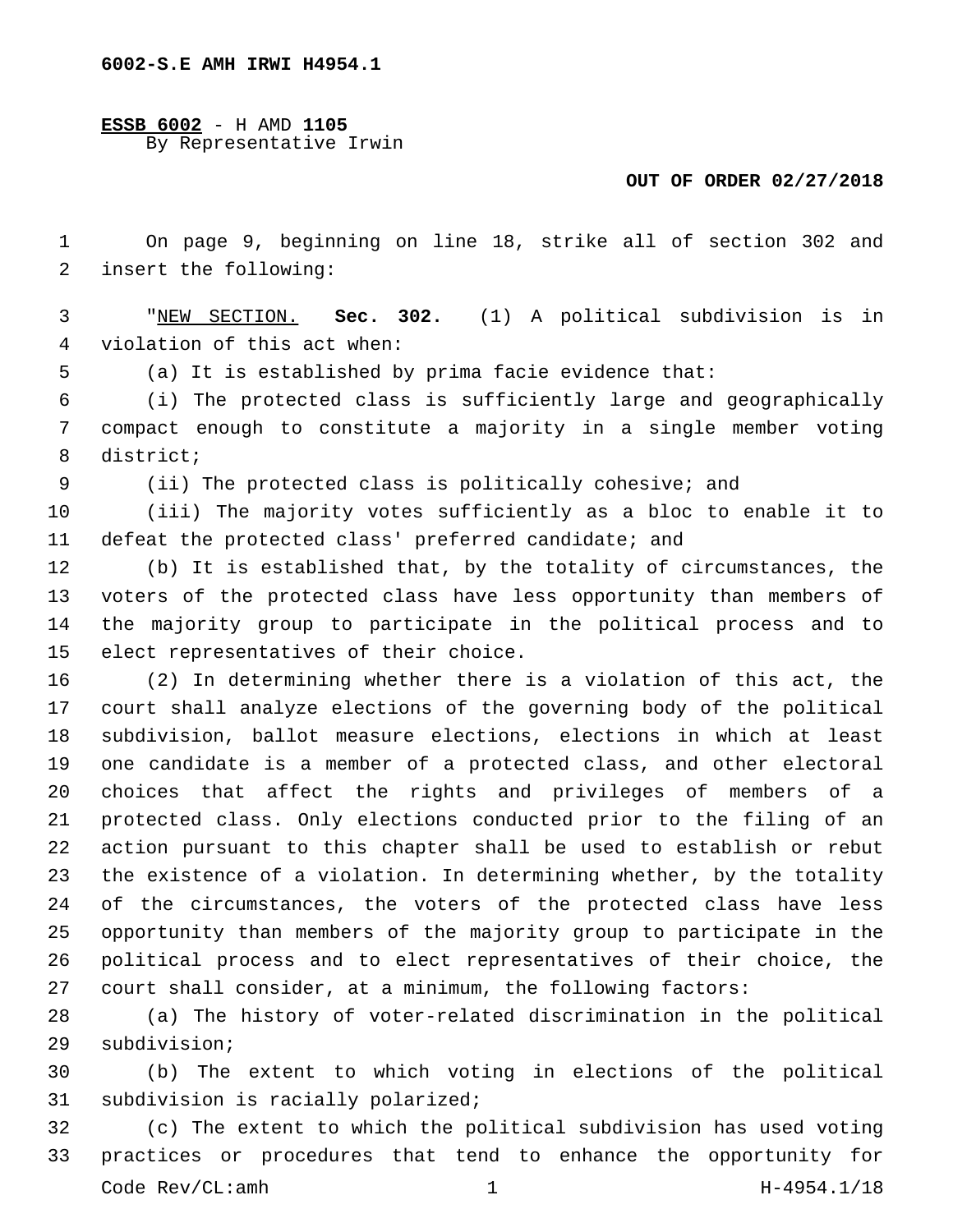discrimination against the minority group, such as unusually large election districts, majority voting requirements, and prohibitions 3 against bullet voting;

 (d) The exclusion of members of the protected class from the 5 candidate slating process;

 (e) The extent to which protected class members bear the effects of past discrimination in areas such as education, employment, and health, which hinder their ability to participate effectively in the 9 political process;

 (f) The use of overt or subtle racial appeals in political 11 campaigns;

 (g) The extent to which members of the protected class have been elected to public office in the political subdivision; and

 (h) Whether there is a significant lack of responsiveness on the part of elected officials to the particularized needs of the members 16 of the protected class.

 (3) In determining whether there is a violation of this act, the court shall analyze elections of the governing body of the political subdivision, ballot measure elections, elections in which at least one candidate is a member of a protected class, and other electoral choices that affect the rights and privileges of members of a protected class. The court shall also consider whether the proportion of elected officials serving on the political subdivision's legislative body who are members of the protected class is equivalent to the proportion of the population who are members of the protected class. Only elections conducted prior to the filing of an action pursuant to this chapter shall be used to establish or rebut the 28 existence of a violation.

 (4) The election of candidates who are members of a protected class and who were elected prior to the filing of an action pursuant to this chapter shall not preclude a finding of a violation of this 32 act."

EFFECT: (1) Changes the requirements for establishing a violation to require a violation to show the protected class: (a) Is large and compact enough to be a majority in a district; (b) is politically cohesive; and (c) prefers candidates that are defeated by a majority voting bloc.

(2) Requires courts to analyze elections with at least one candidate who is a member of a protected class and limits consideration to elections prior to filing court action.